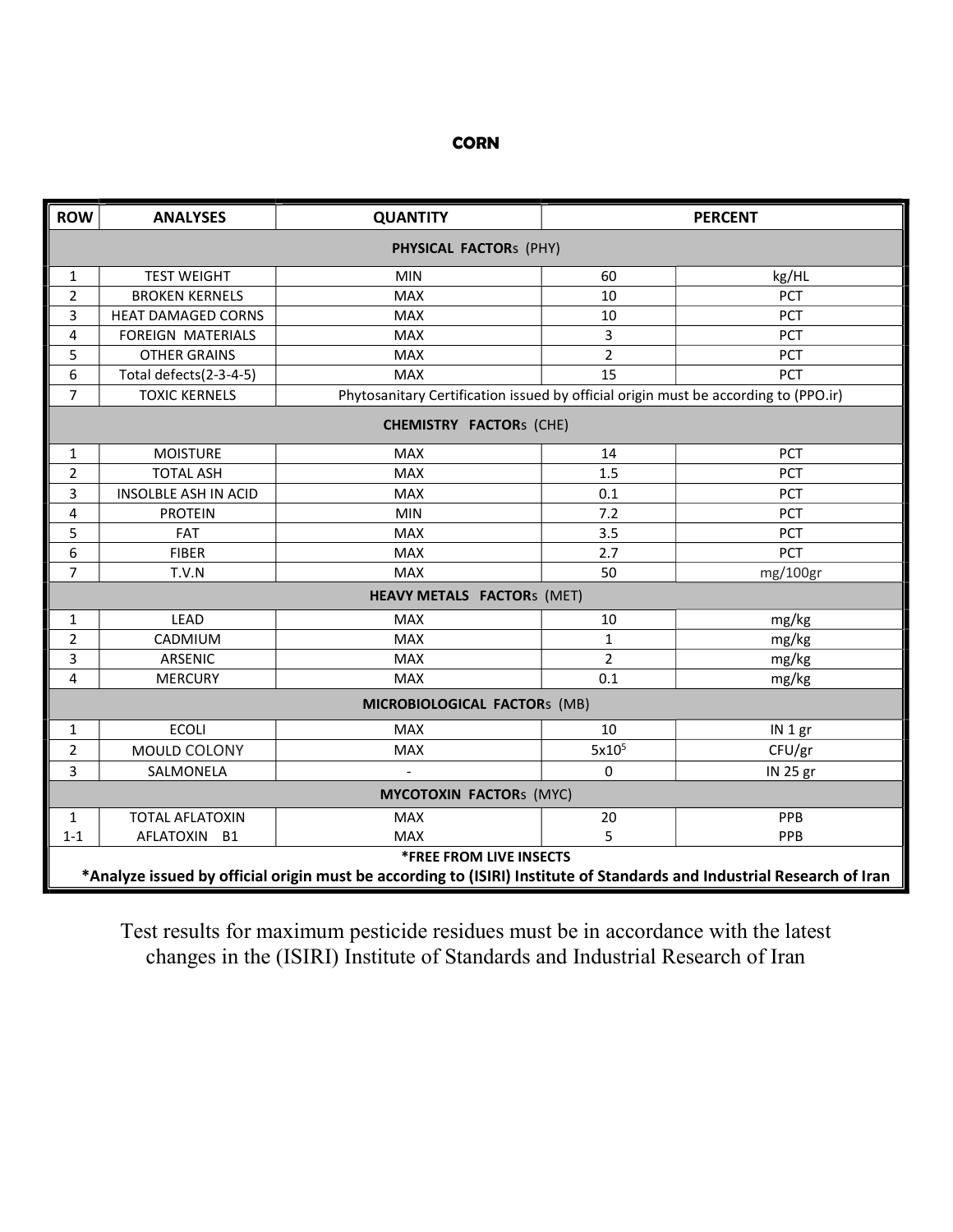## SOYBEAN MEAL (with hull)

| <b>ROW</b>                                                                                                                                                | <b>ANALYSES</b>                   |            | <b>QUANTITY</b> | <b>PERCENT</b>       |  |  |  |  |
|-----------------------------------------------------------------------------------------------------------------------------------------------------------|-----------------------------------|------------|-----------------|----------------------|--|--|--|--|
| PHYSICAL FACTOR (PHY)                                                                                                                                     |                                   |            |                 |                      |  |  |  |  |
| $\mathbf{1}$                                                                                                                                              | <b>BROKEN PELLETS AND OR Mill</b> | <b>MIN</b> | 60              | <b>PCT</b>           |  |  |  |  |
| <b>CHEMISTRY FACTORS (CHE)</b>                                                                                                                            |                                   |            |                 |                      |  |  |  |  |
| 1                                                                                                                                                         | <b>FIBER</b>                      | MIN-MAX    | $3.5 - 7$       | PCT                  |  |  |  |  |
| $\overline{2}$                                                                                                                                            | <b>PROTEIN</b>                    | <b>MIN</b> | 42              | <b>PCT</b>           |  |  |  |  |
| 3                                                                                                                                                         | <b>FAT</b>                        | MIN-MAX    | $0.5 - 3.5$     | PCT                  |  |  |  |  |
| 4                                                                                                                                                         | <b>MOISTURE</b>                   | <b>MAX</b> | 12              | PCT                  |  |  |  |  |
| 5                                                                                                                                                         | <b>TOTAL ASH</b>                  | <b>MAX</b> | $\overline{7}$  | PCT                  |  |  |  |  |
| 6                                                                                                                                                         | INSOLUBLE ASH IN ACID             | <b>MAX</b> | $\mathbf{1}$    | <b>PCT</b>           |  |  |  |  |
| 7                                                                                                                                                         | <b>UREASE ACTIVITY</b>            | MIN-MAX    | $0.05 - 0.3$    | mg $N/g/30^{\circ}C$ |  |  |  |  |
| 8                                                                                                                                                         | <b>UREA</b>                       |            | $\Omega$        | PCT                  |  |  |  |  |
| 10                                                                                                                                                        | <b>TVN</b>                        | <b>MAX</b> | 50              | mg/100gr             |  |  |  |  |
| <b>HEAVY METALS FACTORS (MET)</b>                                                                                                                         |                                   |            |                 |                      |  |  |  |  |
| 1                                                                                                                                                         | <b>LEAD</b>                       | <b>MAX</b> | 10              | mg/kg                |  |  |  |  |
| $\overline{2}$                                                                                                                                            | CADMIUM                           | <b>MAX</b> | $\mathbf{1}$    | mg/kg                |  |  |  |  |
| 3                                                                                                                                                         | <b>ARSENIC</b>                    | <b>MAX</b> | $\overline{2}$  | mg/kg                |  |  |  |  |
| 4                                                                                                                                                         | <b>MERCURY</b>                    | <b>MAX</b> | 0.1             | mg/kg                |  |  |  |  |
| MICROBIOLOGICAL FACTORs (MB)                                                                                                                              |                                   |            |                 |                      |  |  |  |  |
| 1                                                                                                                                                         | E.COLI                            | <b>MAX</b> | 50              | IN 1gr               |  |  |  |  |
| $\overline{2}$                                                                                                                                            | MOULDY COLONY                     | <b>MAX</b> | 10 <sup>4</sup> | CFU/gr               |  |  |  |  |
| 3                                                                                                                                                         | SALMONELA                         | <b>MAX</b> | $\mathbf 0$     | IN 25 gr             |  |  |  |  |
| <b>MYCOTOXIN FACTORS (MYC)</b>                                                                                                                            |                                   |            |                 |                      |  |  |  |  |
| $\mathbf{1}$                                                                                                                                              | <b>TOTAL AFLATOXIN</b>            | <b>MAX</b> | 20              | PPB                  |  |  |  |  |
| $1 - 1$                                                                                                                                                   | <b>AFLATOXIN</b><br><b>B1</b>     | <b>MAX</b> | 5               | PPB                  |  |  |  |  |
| <b>*FREE FROM LIVE INSECTS</b><br>* Analyze issued by official origin must be according to (ISIRI) Institute of Standards and Industrial Research of Iran |                                   |            |                 |                      |  |  |  |  |

Test results for maximum pesticide residues must be in accordance with the latest changes in the (ISIRI) Institute of Standards and Industrial Research of Iran